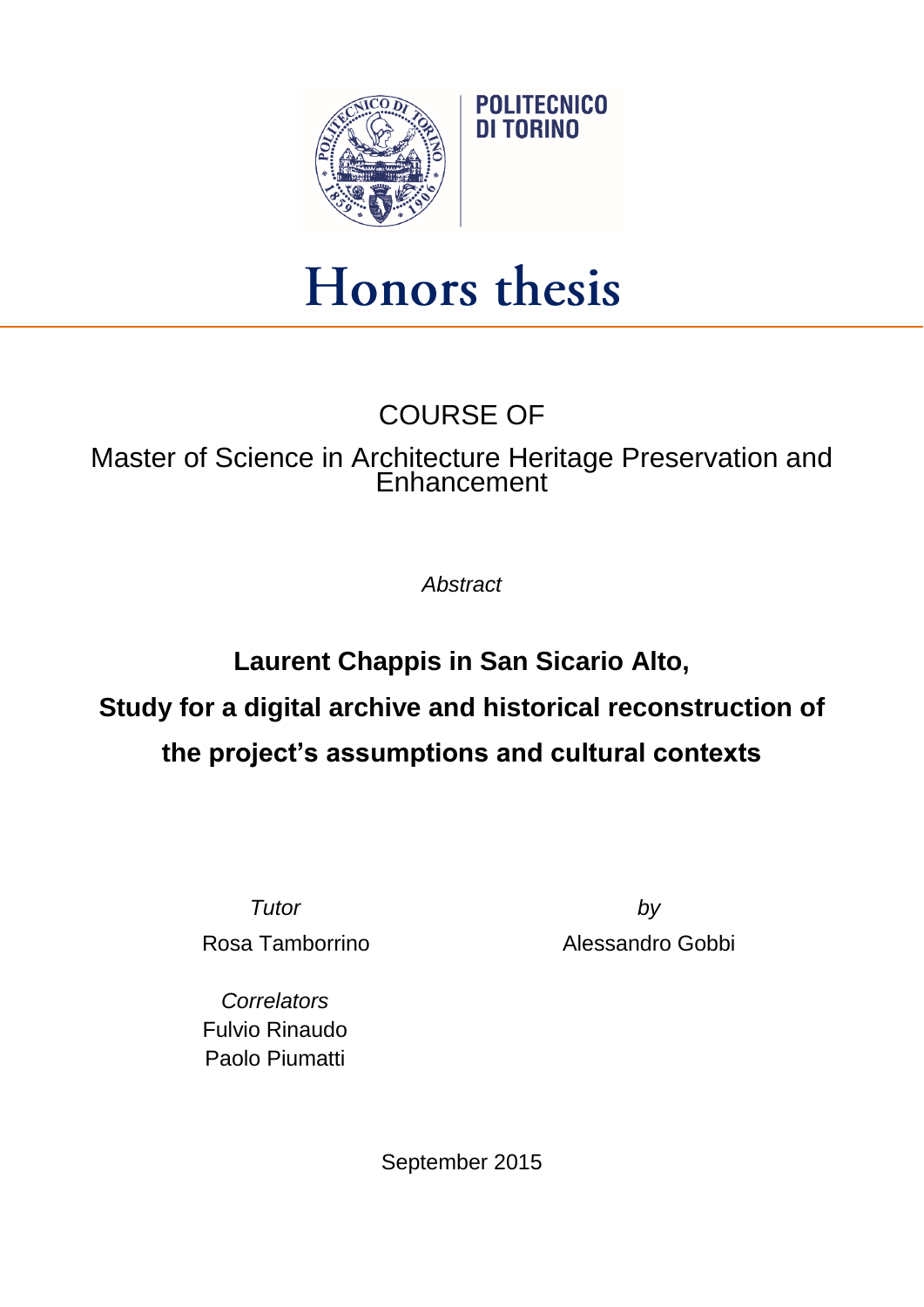The thesis is a study of the projects for San Sicario Alto, drawn up by the architect of Aixles-Bains Laurent Chappis, through the availment of tools and interdisciplinary methods.

\_\_\_\_\_\_\_\_\_\_\_\_\_\_\_\_\_\_\_

The study of Chappis' projects was based on two fundamental archival sources, namely the archives of the commission of San Sicario Alto and the private archives of architect Chappis in Chambery, which were studied during a visit on site. The first archive, owned by the cooperative NONSOLONEVE, was the main instrument for the development of the thesis; the archive's projects were digitalized and catalogued, in order to produce a graphic and a historical rebuild of the studied material.

After a report of the life and an analysis of some of the works carried out in Italy by Chappis, a interesting and controversial figure, the thesis focuses on the study of the projects of the archive NONSOLONEVE, in relation to those found in the French archives, which it has led to the setting up of a database containing all the information obtained from an analysis of the contents previously studied.

The database, created by the program Microsoft Access, has been set in order to allow a quick and intuitive reference of the content studied, which allows crossed and targeted research and it has proved to be a vital tool for an historical reconstruction of the Chappis' projects.

It was then observed that the Architect had planned to put San Sicario Alto at the center of a large ski area, which would include within it other places in the Val Susa, enclosed between Cesana and Mount Fraiteve.

This type of analysis has led to a comparison of the projects of the archives previously mentioned, this has lead to the formulation of an hypothesis in which were summarized, in a territorial plan in scale 1: 5000, the resort of Val Susa and the connections between the cableway stations planned by the Architect, related to the paths of the ski lifts and the existing ski tracks.

Subsequently, it was possible to note how Chappis had suggested different variants of the arrangement of the area within his projects, in which the same structures are placed in different positions, or in which the same functions are presented according to alternative forms. It was therefore made a planimetric hypothesis in which, through a study based on the relation between dates, forms and functions, was proposed a ideal arrangement of Chappis' projects about *Clos de la Chapelle*. Considering that few projects of Laurent Chappis were made beyond the stage of boards for the competition, it is not possible to establish what the actual idea of the Architect for San Sicario was. So it was proposed the hypothesis which could be realistically brought closer to a further development of the project (**img.1**).

As seen in this study and during the visual analysis of the tables drawn up by Chappis, it has been noticed a particular care by the Architect in the positioning of the buildings compared to the morphology of the mountain. Therefore, the thesis has moved precise analysis of a selection of structures designed by Chappis and their behavior into the slope of the area, using 3D modeling.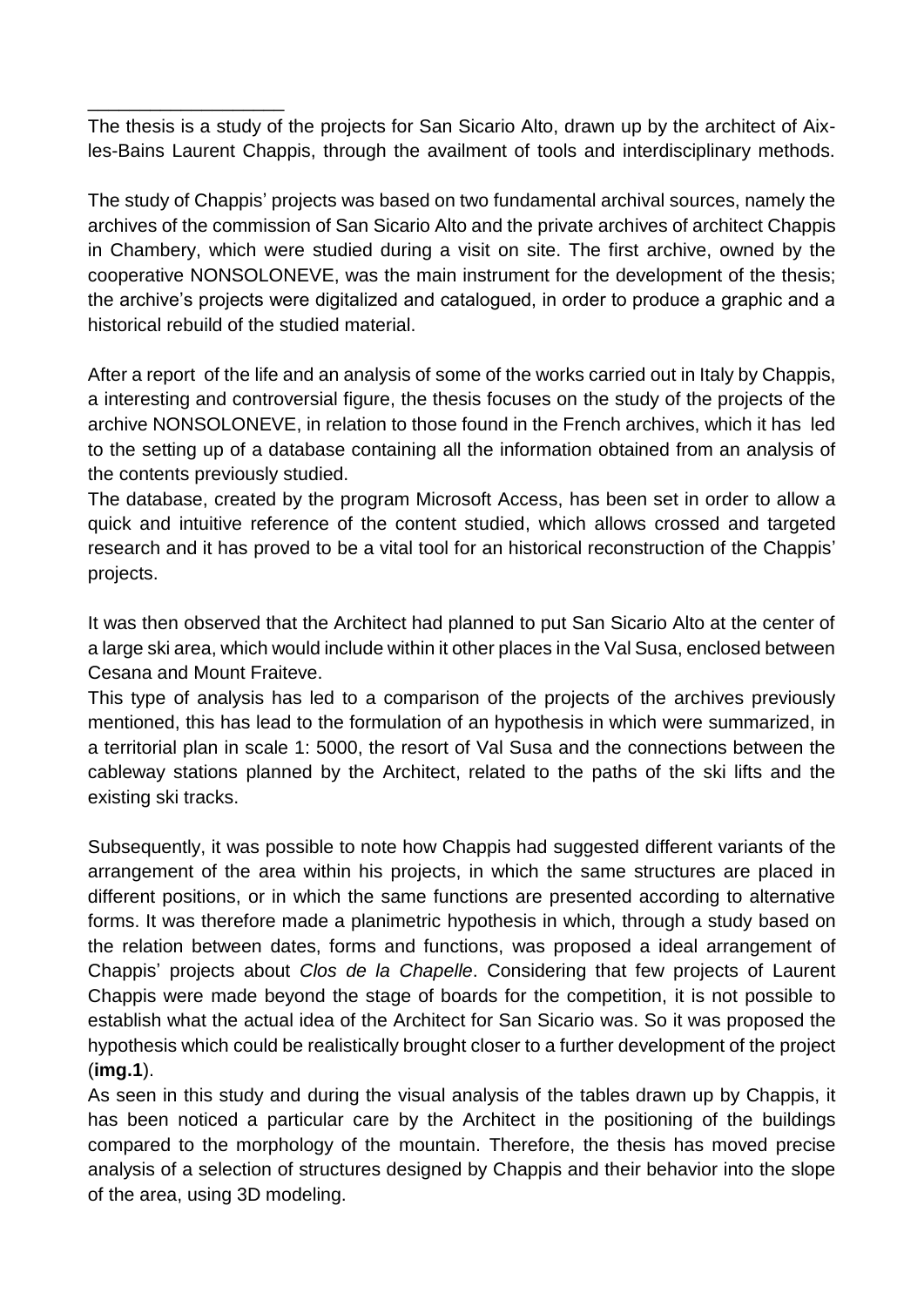Using as a basis the Architect's topographical surveys, a render model of the mountain area was reconstructed (**img.2**).On this transposition were then superimposed the patterns of some architectures conceived by Laurent Chappis, thus demonstrating the minimal invasiveness of the whole on the ground (**img.3**).

The 3D modeling has led, eventually, to the observation of analogies between the design methods of Chappis and the proposals of the British group for architecture and philosophy *Archigram*, which belongs to the radical current of the same years. The use of a modular design in living cells and bold and futuristic forms is the main common element between Chappis and Archigram, used as a starting point for an analysis of cultural contexts.



*Figure 1*